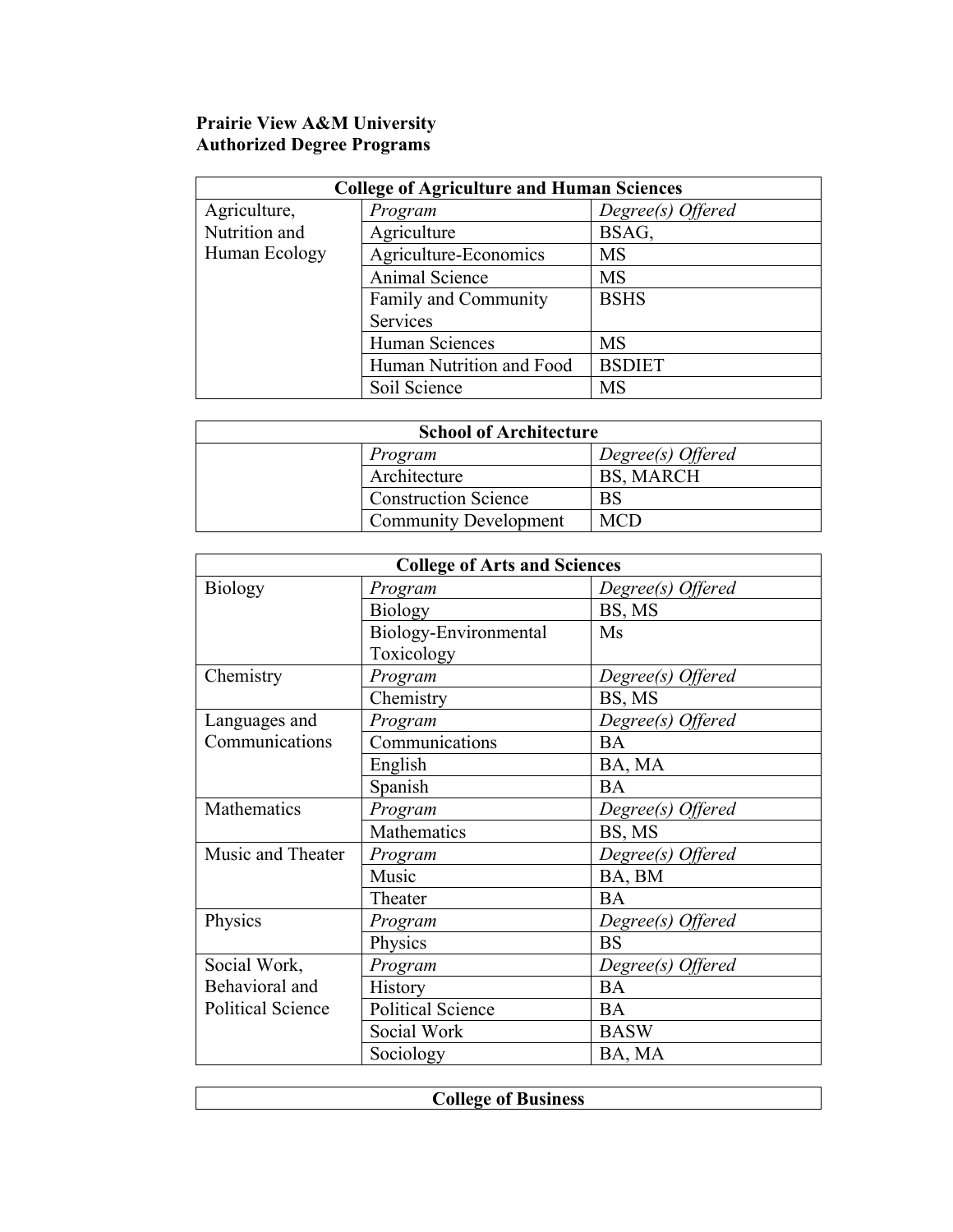| Accounting,             | Program                 | Degree(s) Offered |
|-------------------------|-------------------------|-------------------|
| Finance and             | Accounting              | BBA, MS           |
| Management              | Finance                 | <b>BBA</b>        |
| Information             | Management Information  | <b>BBA</b>        |
| <b>Systems</b>          | <b>Systems</b>          |                   |
| Management and          | Program                 | Degree(s) Offered |
| Marketing               | Management              | <b>BBA</b>        |
|                         | Marketing               | <b>BBA</b>        |
| <b>Graduate Studies</b> | Program                 | Degree(s) Offered |
|                         | <b>General Business</b> | <b>MBA</b>        |
|                         | Administration          |                   |

| <b>College of Education</b> |                                   |                   |
|-----------------------------|-----------------------------------|-------------------|
| Curriculum and              | Program                           | Degree(s) Offered |
| Instruction                 | Curriculum and Instruction        | MAED, MED, MSED   |
|                             | Curriculum and Instruction        | MED, MSED         |
|                             | - Educational Media and           |                   |
|                             | Technology                        |                   |
|                             | Curriculum and Instruction        | MED, MSED         |
|                             | - Reading Education               |                   |
|                             | Interdisciplinary Studies         | <b>BSIS</b>       |
|                             | <b>Special Education</b>          | MED, MSED         |
| Educational                 | Program                           | Degree(s) Offered |
| Leadership and              | Counseling                        | MA, MSED          |
| Counseling                  | <b>Educational Administration</b> | MED, MSED         |
|                             | Educational                       | MED, MSED         |
|                             | Administration-                   |                   |
|                             | <b>Instructional Supervision</b>  |                   |
|                             | <b>Educational Leadership</b>     | <b>PHD</b>        |
| Health and Human            | Program                           | Degree(s) Offered |
| Performance                 | <b>Health and Physical</b>        | MED, MS           |
|                             | <b>Education-Health</b>           |                   |
|                             | Health and Physical               | MED, MS           |
|                             | Education                         |                   |
|                             | Health and Physical               | MED, MS           |
|                             | <b>Education Physical</b>         |                   |
|                             | Education                         |                   |
|                             | Human Performance                 | <b>BS</b>         |

| <b>College of Engineering</b> |                      |                   |
|-------------------------------|----------------------|-------------------|
| Chemical                      | Program              | Degree(s) Offered |
| Engineering                   | Chemical Engineering | <b>BSCHE</b>      |
| Civil Engineering             | Program              | Degree(s) Offered |
|                               | Civil Engineering    | <b>BSCE</b>       |
| <b>Computer Science</b>       | Program              | Degree(s) Offered |